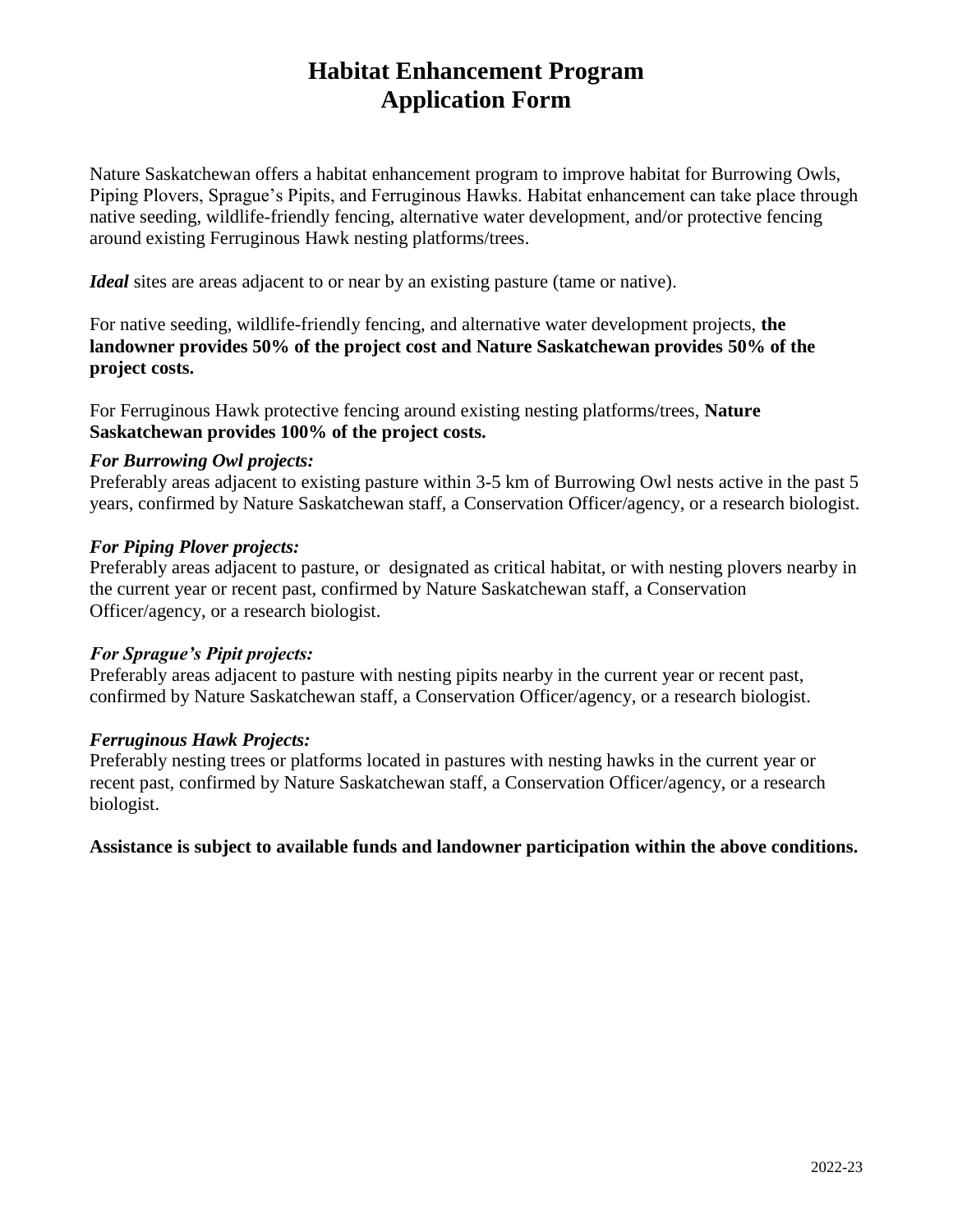## **Contact Information:**

| Please fill out to the best of your ability:                                            |  |                                                                                                   |  |
|-----------------------------------------------------------------------------------------|--|---------------------------------------------------------------------------------------------------|--|
| Target species:                                                                         |  |                                                                                                   |  |
| $\Box$ Burrowing Owl $\Box$ Piping Plover                                               |  | $\Box$ Sprague's Pipit $\Box$ Ferruginous Hawk                                                    |  |
|                                                                                         |  |                                                                                                   |  |
| Water Development: $\square$ Yes $\square$ No                                           |  |                                                                                                   |  |
| Wildlife-Friendly Fencing: $\Box$ Yes $\Box$ No Length of Fence (miles):                |  |                                                                                                   |  |
|                                                                                         |  | Ferruginous Hawk Nest Protective Fencing: $\Box$ Yes $\Box$ No How many platform(s)/tree(s) to be |  |
|                                                                                         |  |                                                                                                   |  |
|                                                                                         |  |                                                                                                   |  |
| - (For seeding projects only) Soil type (pH, salinity, nutrient level):                 |  |                                                                                                   |  |
| - If soil type is unknown, would you consider getting a soil test? $\Box$ Yes $\Box$ No |  |                                                                                                   |  |
|                                                                                         |  |                                                                                                   |  |
|                                                                                         |  |                                                                                                   |  |
|                                                                                         |  |                                                                                                   |  |
|                                                                                         |  |                                                                                                   |  |
|                                                                                         |  | - (For seeding projects only) Herbicides used in past years on the 1/4 section:                   |  |
|                                                                                         |  |                                                                                                   |  |
| - (For seeding projects only) Weed species present in the last growing season?:         |  |                                                                                                   |  |
|                                                                                         |  |                                                                                                   |  |
|                                                                                         |  |                                                                                                   |  |
| - Explanation of current situation:                                                     |  |                                                                                                   |  |
|                                                                                         |  |                                                                                                   |  |
|                                                                                         |  |                                                                                                   |  |
|                                                                                         |  |                                                                                                   |  |
|                                                                                         |  |                                                                                                   |  |

\_\_\_\_\_\_\_\_\_\_\_\_\_\_\_\_\_\_\_\_\_\_\_\_\_\_\_\_\_\_\_\_\_\_\_\_\_\_\_\_\_\_\_\_\_\_\_\_\_\_\_\_\_\_\_\_\_\_\_\_\_\_\_\_\_\_\_\_\_\_\_\_\_\_\_\_\_\_\_\_\_\_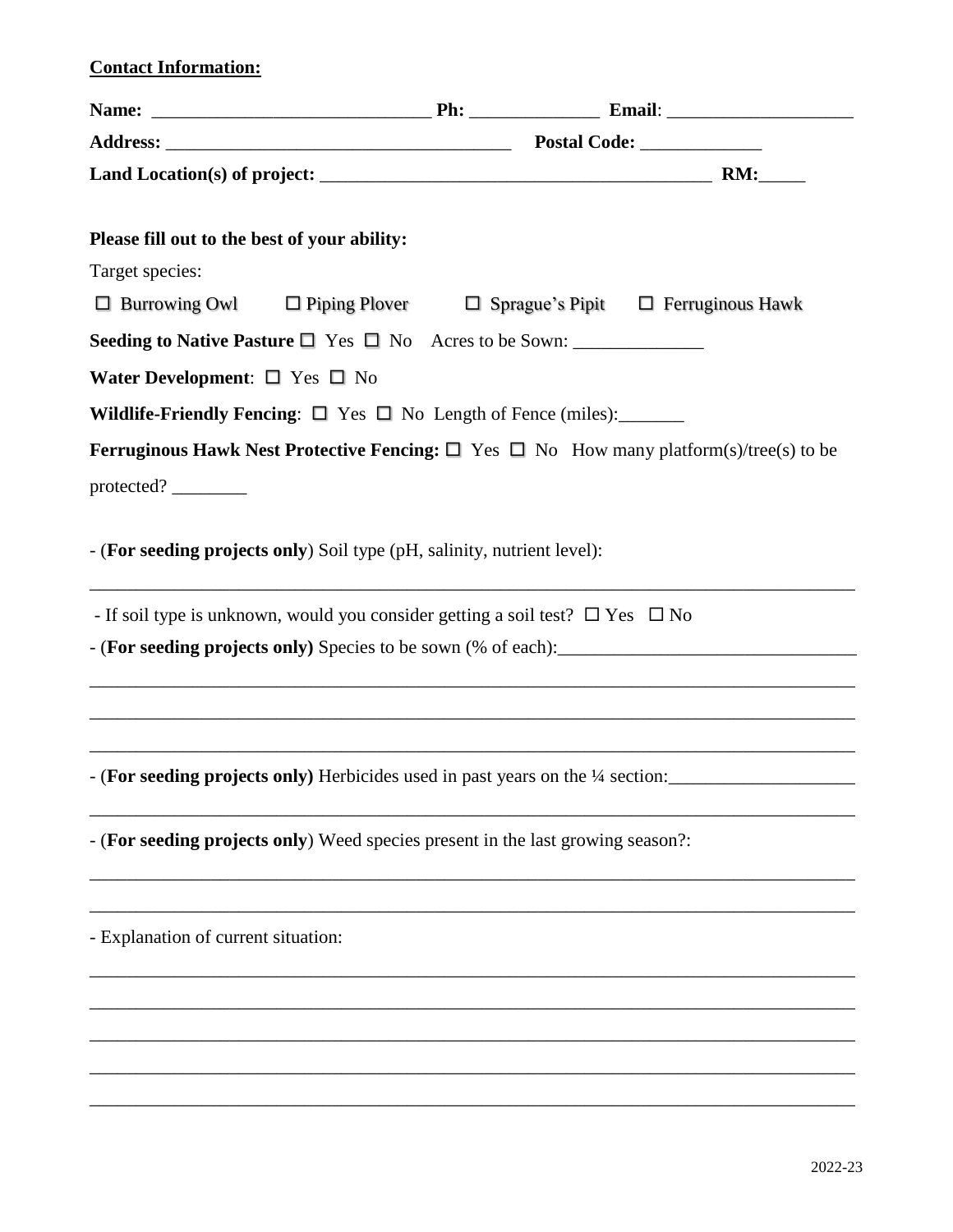| - Explanation of Intended Use (herd size, grazing style): |  |  |  |  |
|-----------------------------------------------------------|--|--|--|--|
|                                                           |  |  |  |  |
|                                                           |  |  |  |  |
|                                                           |  |  |  |  |
|                                                           |  |  |  |  |
| - Other important information to note:                    |  |  |  |  |
|                                                           |  |  |  |  |
|                                                           |  |  |  |  |
|                                                           |  |  |  |  |
|                                                           |  |  |  |  |
|                                                           |  |  |  |  |
|                                                           |  |  |  |  |
|                                                           |  |  |  |  |

Please sketch location and details of proposed project. Please include locations of Roads,<br>Buildings, Prominent Features or Landmarks, Water Bodies, etc.



The large square above represents (check one):



One Section

Four Sections